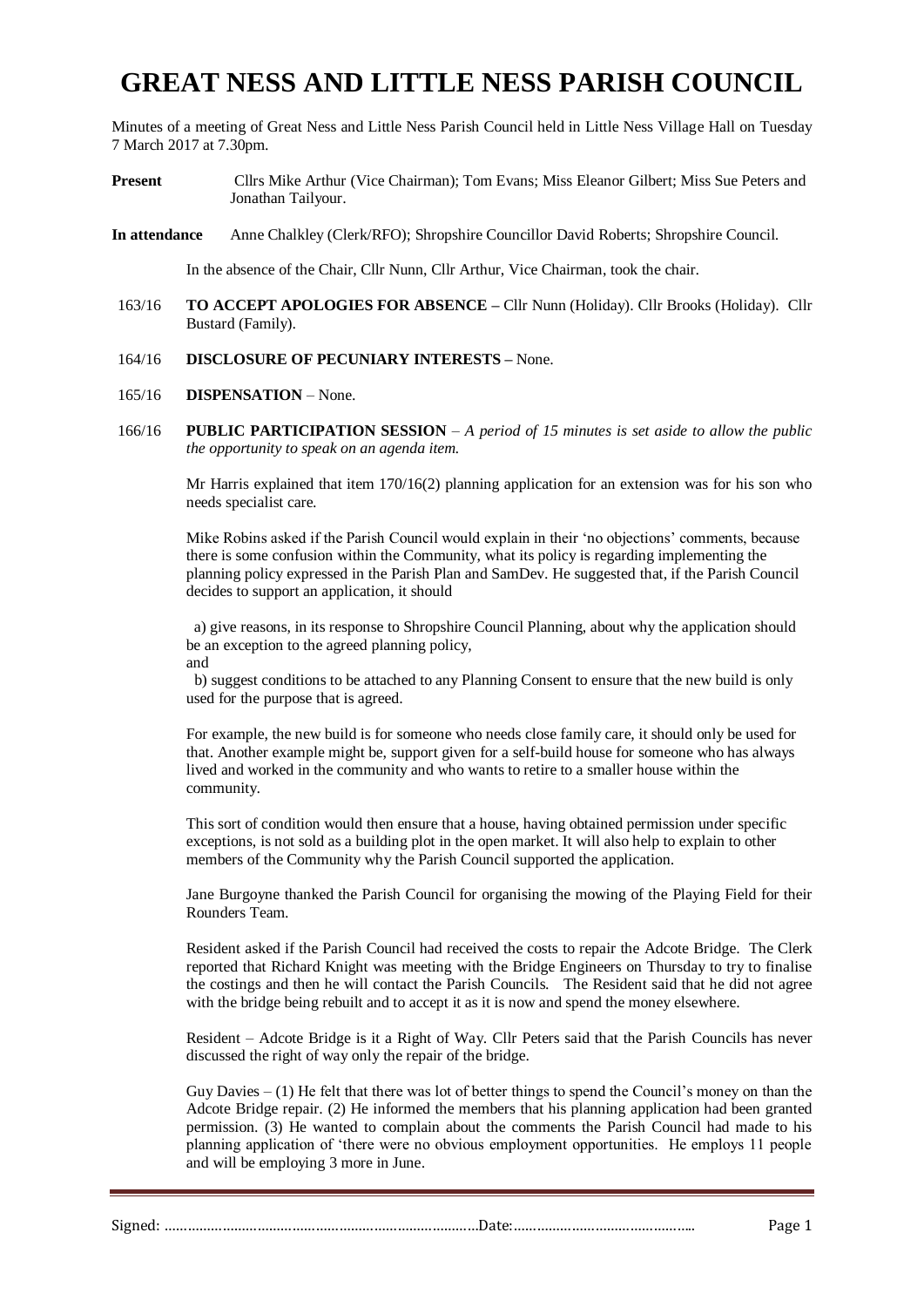### 167/16 **MINUTES** – It was **RESOLVED** to approve and sign the minutes dated 7 February 2017.

| 168/16 | <b>REPORTS</b> – To consider the following reports: |
|--------|-----------------------------------------------------|
|        | Clerks progress report                              |

| Issue                                          | Date          | Action                                                                                                                        |
|------------------------------------------------|---------------|-------------------------------------------------------------------------------------------------------------------------------|
| <b>Smart Water</b>                             | October 2012  | I still have 4 Smart Water to sell if anyone is interested at<br>£18.22 each.                                                 |
| <b>Additional Transparency</b><br>Code funding | February 2017 | It has been confirmed that the Parish Council has successfully<br>obtain the additional Transparency Code funding of £279.84. |

168/16 b) Police Report – Police Reports can be found on the website

- c) Shropshire Council Cllr David Roberts referred to Shropshire Council Bus Strategy and encourage them to read it. He also reported on the Partial Plan Survey for the Parish Council to complete. He informed the members that after 21 years as a Shropshire Councillor he will not be standing in the Local Elections on the 4 May.
- 169/16 **PLANNING** *Planning Notifications (for information only)*
	- 1) **14/03797/OUT** Development Land West Of Oakfield, Nesscliffe, Shrewsbury, Shropshire Outline application for the erection of 8No dwellings (to include access). *Awaiting decision.*
	- 2) **14/05257/FUL** Proposed Dwelling Adj Hopton Farm, Nesscliffe, Shrewsbury, Shropshire Erection of a Single Plot Exception (SPE) affordable dwelling and formation of access – *Awaiting decision.*
	- 3) **16/00670/REM** Proposed Development Land West Of Nesscliffe Hotel, Nesscliffe, Shrewsbury, Shropshire **-** Outstanding reserved matters application in relation to appearance, layout and landscaping further to outline approval 12/00821/OUT and reserved matters approval for scale 13/02901/REM**.** *Awaiting decision.*
	- 4) **16/03413/REM** Proposed Residential Development Opposite The Crescent, Nesscliffe, Shrewsbury, Shropshire - Reserved Matters pursuant to Outline planning application 13/04757/OUT (landscaping, scale, appearance and layout) for residential development of 30 dwellings. *Awaiting decision.*
	- 5) **16/03843/REM** Proposed Residential Development East Of Wilcot Lane, Nesscliffe, Shrewsbury, Shropshire *-* Approval of reserved matters (appearance, landscaping, layout and scale) pursuant to permission 14/03259/OUT for proposed housing development of 9 no. dwellings and associated garaging. *Awaiting decision.*
	- 6) **Reconsultation due to Amendment on application 16/00670/REM** Land West Of Nesscliffe Hotel *-* Outstanding reserved matters application in relation to appearance, layout and landscaping further to outline approval 12/00821/OUT and reserved matters approval for scale 13/02901/REM. *Awaiting decision.*
	- 7) **16/03975/FUL** *-* Hollies Farm, 16 Little Ness, Shrewsbury, Shropshire, SY4 2LH Proposal: Erection of a single dwelling. *Grant Permission.*
	- 8) **16/04148/FUL** Land At Hopton, Nesscliffe, Shrewsbury, Shropshire Erection of earth sheltered eco house; formation of vehicular access; installation of septic tank with access and detached double garage (amendment to 14/03858/FUL) – *Awaiting decision.*
	- 9) **16/04594/EIA** Erection of two additional poultry rearing buildings and one general purpose agricultural building, plus associated hardstanding and work - Foxholes Farm, Little Ness, Shrewsbury. *Awaiting decision.*
	- 10) **16/05637/OUT** Proposed Residential Development Land To The South Of, Little Ness, Shrewsbury, Shropshire - Outline application for up to five dwellings (to include access) -

| . 11 |  |
|------|--|
|------|--|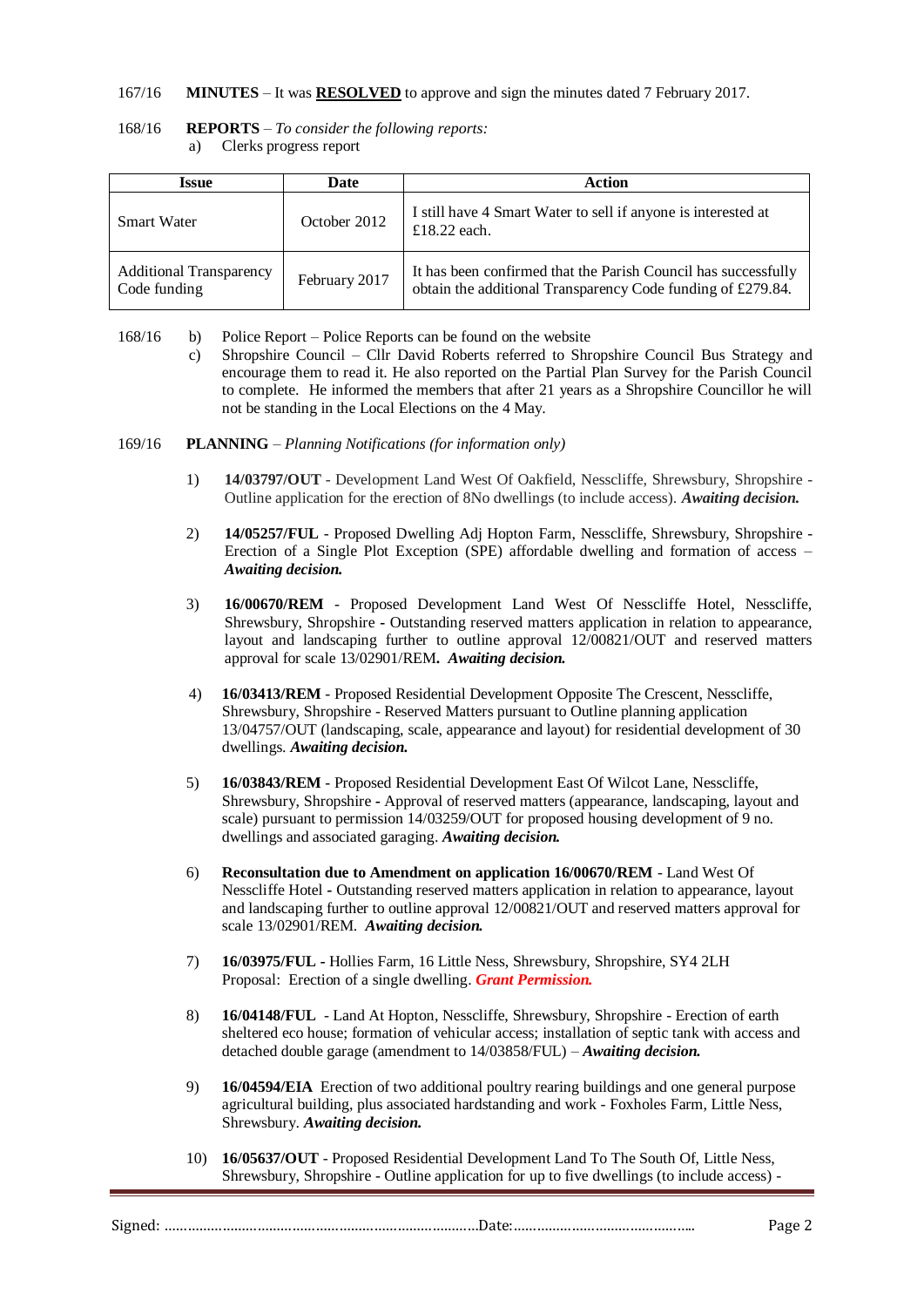Reconsultation due to Amendment on application 16/05637/OUT - Land West Of Home Farm -Outline application for residential development to include access (amended description). *Grant Permission.*

- 11) Reconsultation due to Amendment on application 16/03413/REM Proposed Residential Development Opposite The Crescent -Reserved Matters pursuant to Outline planning application 13/04757/OUT (landscaping, scale, appearance and layout) for residential development of 30 dwellings. *Awaiting decision.*
- 12) **17/00195/VAR106** Residential Development Land To The NW Of, Little Ness, Shrewsbury, Shropshire- Variation of Section 106 for planning application 14/02026/OUT to remove the requirement to contribute towards affordable housing. *Awaiting decision.*
- 13) **16/05558/FUL** Proposed Dwelling Adj 1 Ruyton Road, Little Ness, Shrewsbury, Shropshire - Erection of one dwelling; detached single garage; formation of vehicular access. *Grant Permission.*
- 14) **17/00004/FUL** Proposed dwelling North of 18 Valeswood Little Ness. Proposal: Erection of 1 no dwelling. *Awaiting decision.*
- 15) **16/05255/FUL** Proposed Holiday Let Units at Windy Ridge, Alderton, Nesscliffe, Shrewsbury - Erection of 2 No. holiday lets including change of use of land. Applicant: Mr & Mrs Paul Corsentino. *Awaiting decision.*

#### 170/16 **PLANNING APPLICATIONS** – *Council to make decision*

1) Reference: 17/00282/FUL (validated: 01/02/2017) Address: Proposed Residential Development Land Adj Crosshills, Nesscliffe, Shrewsbury, Shropshire

Proposal: Erection of 3No. dwellings including the formation of a new access (revised scheme) Applicant: Mr D Jones (Fir Tree Villa, Woolston, Oswestry, SY10 8HY

**Decision:** The Parish Council objects to this application for the following reason: The applicant has ignored the requirement to respect the 'residential amenity' of the adjacent properties, as detailed in the decision to grant planning permission. Below is the relevant extract from The Development Management Report, relating to this application that led to the inclusion of the following condition in the decision notice (*condition 8. No windows or other openings shall be formed above ground level in the north, south or west elevations of any dwelling hereby permitted without the prior consent of the Local Planning Authority. Reason: To preserve the amenity and privacy of adjoining properties)*

### *6.4 Residential Amenity*

*6.4.1 The proposed designs of properties in terms of layout and window arrangement have been carefully arranged in order to minimise any potential for overlooking between the new and existing properties adjacent to the site. It is noted that Oak Cottage to the west of the site has main windows located on its side (north) elevation that will look out over the rear garden of Plot 2 but the window arrangement and layout for Plot 2 does allow for some private amenity space that would not be directly overlooked. It is considered that any planning decision notice granting planning permission could include a condition that requires further consent from the LPA for insertion of all new windows and openings above ground floor level in the north, south and west elevations of each dwelling in order to protect the privacy of both the occupants of existing and the new properties.* 

The Parish Council would require the applicant to return the application to the original layout before giving its support to this application.

2) Reference: 17/00574/FUL (validated: 17/02/2017) Address: Acksea Barn, Kynaston, Kinnerley, Oswestry, Shropshire, SY10 8EF Proposal: Erection of single storey rear extension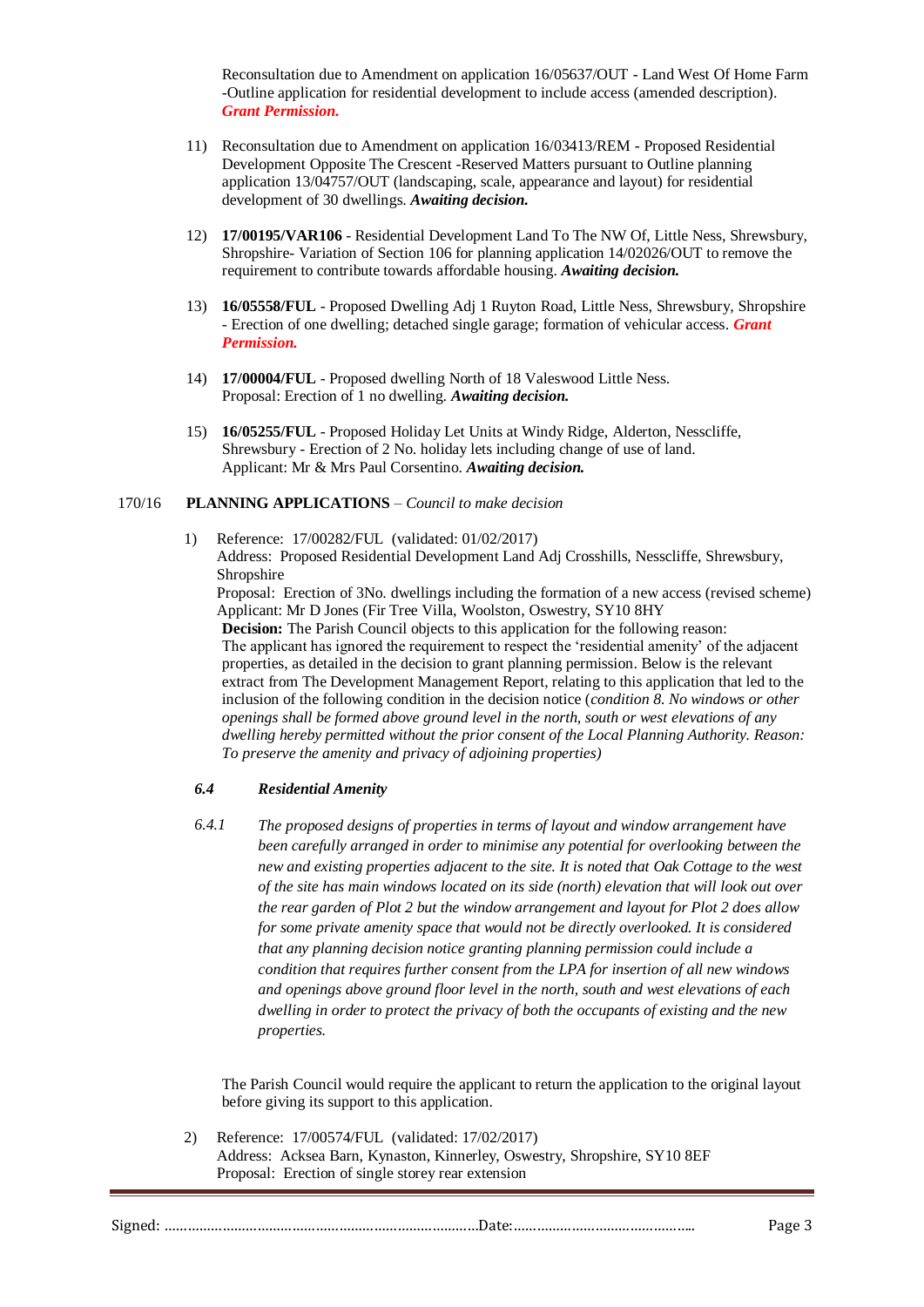Applicant: Mr & Mrs John Harris

**Decision:** The Parish Council would wish to support this application for the following reasons:

- 1. The extension will not intrude on the residential amenity of neighbouring properties.
- 2. There have been no objections lodged on the portal.
- 3. The expert consultants have not raised any concerns.
- 171/16 **PLANNING APPLICATIONS –** There were no planning applications received between the agenda being sent out and the meeting.

#### 172/16 **PARISH MATTERS –**

- a) Proposed changes and clarification to the Planning consultation processes. After discussion it was **AGREED** the Clerk download the planning applications to be discussed on a memory stick to bring to the meeting for any member wanting to view the planning application.
- b) Little Ness War Memorial damage to wall update. The Clerk reported that she had not received any further quotations and asked the members to let her know of any other builder that would be will be quote for the repairs.
- c) Replacement notice board for Little Ness update. The Clerk reported that the notice board is being constructed.
- d) Solar Panels on Little Ness Village Hall roof email from Roy Kemsley. Cllr Arthur informed the meeting that Roy was going to put solar panels on the village hall free of charge.
- e) Nesscliffe and The Cliffe contribution towards maintenance email from Mark Blount. After discussion, the Clerk was asked to contact Mark Blount and ask for a breakdown of what work has been carried out on the Cliffe over the last 5 years and how much funds they have raised.
- f) Minor Maintenance Grant 2017-18 It was **AGREED** for the Chair to sign the Minor Maintenance Grant 2017-18 application form.
- g) Nesscliffe School The Headteacher reported that there was an issue with pupil numbers and if they continue to fall, there will not be enough children to keep the school open over the next five years. She asked that the Parish Council give consideration to affordable housing to be built in the village to encourage young families.

#### 173/16 **PAYMENTS TO BE APPROVED** – It was **RESOLVED** to be approved and signed.

| Cheque No | <b>Payment to</b> | <b>Description</b> | <b>Net</b> | VAT  | Gross   |
|-----------|-------------------|--------------------|------------|------|---------|
| 10510     | Anne Chalkley     | Jan-Mar 17 Salary  | 1195.55    | 0.00 | 1195.55 |
| 10511     | <b>HMRC</b>       | NI Contributions   | 349.40     | 0.00 | 349.40  |
|           | Midland Air       |                    |            |      |         |
| 10513     | Ambulance         | Donation           | 100.00     | 0.00 | 100.00  |
| 10514     | Anne Chalkley     | <b>Expenses</b>    | 74.74      | 0.38 | 75.12   |

| DD       | <b>Payment to</b> | <b>Description</b> | Net   | VAT  | $\sigma$ ross |
|----------|-------------------|--------------------|-------|------|---------------|
| 23.01.1′ | Scottish Power    | 30/9/16-31/12/16   | 61.68 | 3.08 | 64.76         |

174/16 **PAYMENTS** – It was **RESOLVED** to approve and sign payments after the agenda has been sent out.

| <b>Cheque No</b> | Payment to               | <b>Description</b>     | <b>Net</b> | <b>VAT</b> | Gross |
|------------------|--------------------------|------------------------|------------|------------|-------|
| 10515            | Personal Computer Clinic | AVG Internet Security  | 24.99      | 5.00       | 29.99 |
| 10516            | <b>Philip Evans</b>      | Repair of notice board | 38.00      | 0.00       | 38.00 |

175/16 **FINANCE** – It was **RESOLVED** to approve and sign the following:

- a) Bank Reconciliations to February 2017
- b) Receipts and Payments February 2017
- c) Bank Statement/s
- 176/16 **YOUTH CLUB** Cllr Miss Gilbert reported there where a good numbers (28) at last night's meeting and there were also three new ones. It appears that children are now coming from Ryton XI Towns to the youth club.